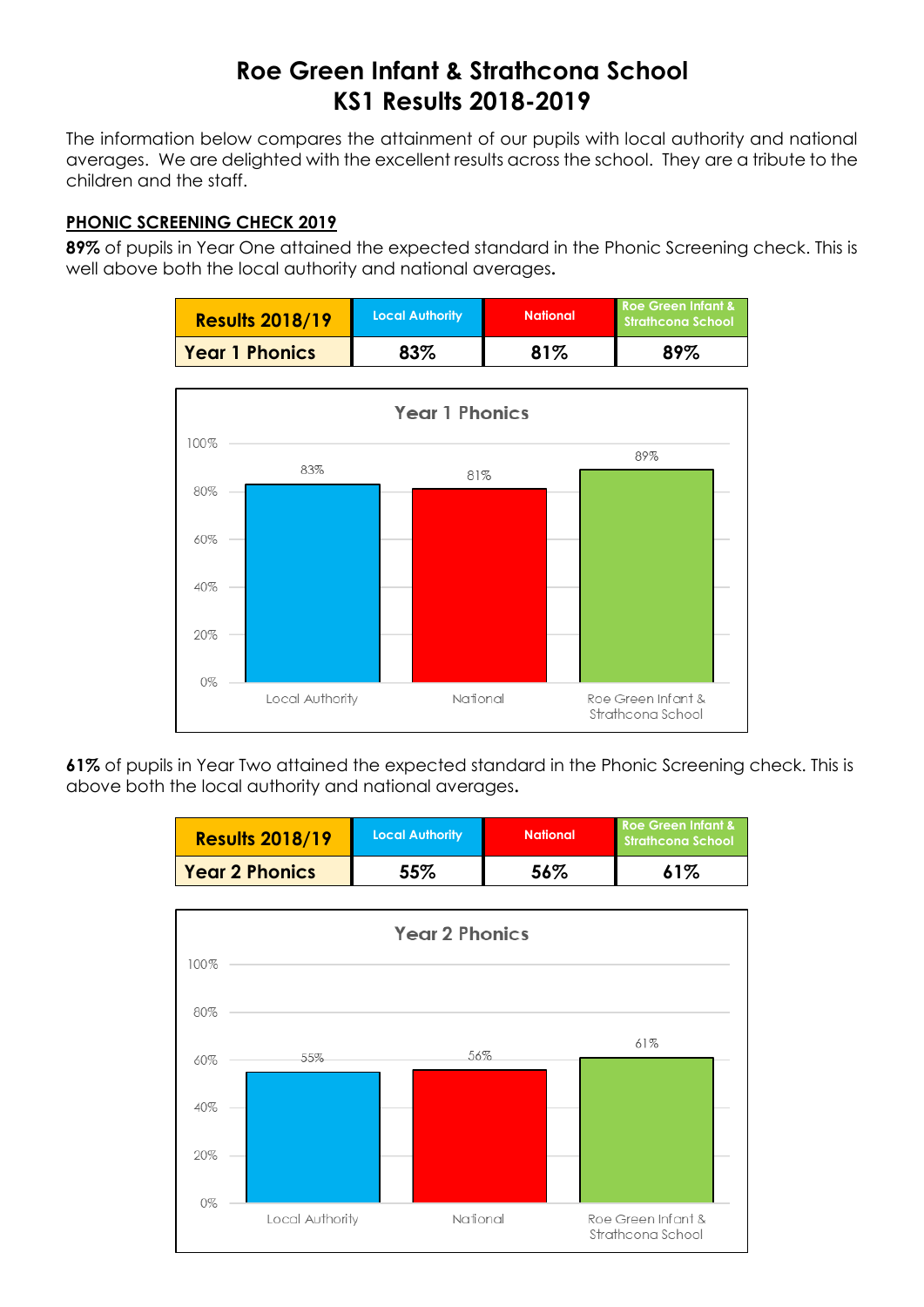## **END OF KEY STAGE ONE ASSESSMENTS 2019**

At the end of KS1 (Year 2), teachers are required to assess each child in the areas of reading, writing, maths and science. National Curriculum assessment tests are used to support teachers' judgements.

| <b>Results 2018/19</b> | <b>Local Authority</b> | <b>National</b> | <b>Roe Green Infant &amp;</b><br><b>Strathcona School</b> |  |
|------------------------|------------------------|-----------------|-----------------------------------------------------------|--|
| <b>Reading - EXS</b>   | 74%                    | 75%             | 80%                                                       |  |
| <b>Reading - GDS</b>   | 23%                    | 25%             | 21%                                                       |  |
| <b>Writing - EXS</b>   | 68%                    | 69%             | 73%                                                       |  |
| <b>Writing - GDS</b>   | 14%                    | 15%             | 15%                                                       |  |
| <b>Maths - EXS</b>     | 76%                    | 76%             | 83%                                                       |  |
| <b>Maths - GDS</b>     | 22%                    | 22%             | 24%                                                       |  |
| Science - EXS          | 79%                    | 82%             | 86%                                                       |  |

**Expected Standard (EXS)** – Working at the expected standard for a child at the end of Year 2. **Greater Depth (GDS)** – Working at greater depth within the expected standard, with a strong understanding of the curriculum.